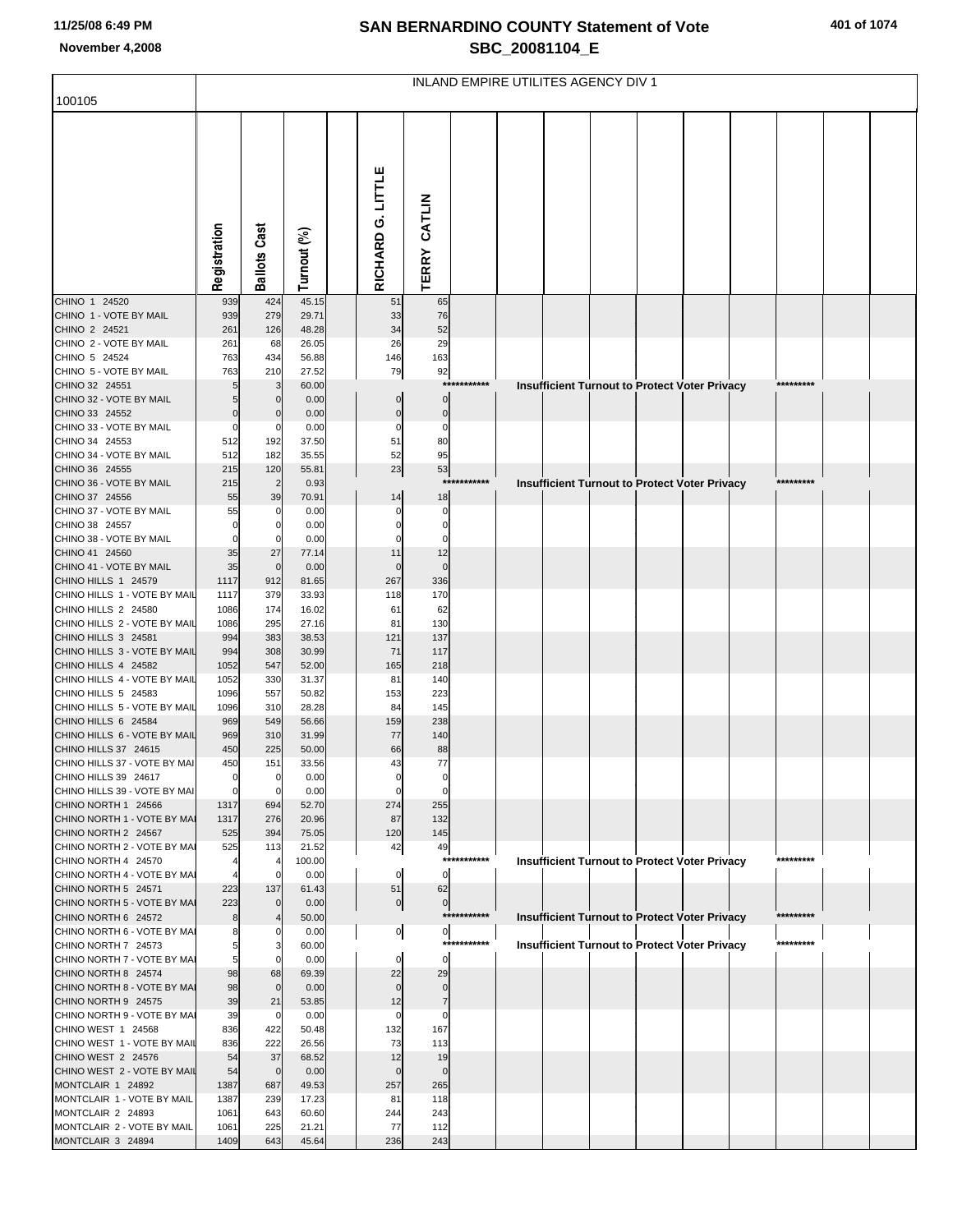## **SAN BERNARDINO COUNTY Statement of Vote November 4,2008 SBC\_20081104\_E**

|  |  | 402 of 1074 |  |
|--|--|-------------|--|
|--|--|-------------|--|

|                                                                                                                         | INLAND EMPIRE UTILITES AGENCY DIV 1 |                                 |                                           |  |                               |                                |         |  |  |  |  |                                                      |  |           |  |
|-------------------------------------------------------------------------------------------------------------------------|-------------------------------------|---------------------------------|-------------------------------------------|--|-------------------------------|--------------------------------|---------|--|--|--|--|------------------------------------------------------|--|-----------|--|
| 100105                                                                                                                  |                                     |                                 |                                           |  |                               |                                |         |  |  |  |  |                                                      |  |           |  |
|                                                                                                                         | Registration                        | <b>Ballots Cast</b>             | Turnout (%)                               |  | RICHARD G. LITTLE             | CATLIN<br><b>TERRY</b>         |         |  |  |  |  |                                                      |  |           |  |
| MONTCLAIR 3 - VOTE BY MAIL                                                                                              | 1409                                | 367                             | 26.05                                     |  | 114                           | 188                            |         |  |  |  |  |                                                      |  |           |  |
| MONTCLAIR 4 24895<br>MONTCLAIR 4 - VOTE BY MAIL<br>MONTCLAIR 5 24896<br>MONTCLAIR 5 - VOTE BY MAIL<br>MONTCLAIR 6 24897 | 1163<br>1163<br>926<br>926<br>939   | 608<br>287<br>534<br>199<br>479 | 52.28<br>24.68<br>57.67<br>21.49<br>51.01 |  | 226<br>88<br>236<br>80<br>198 | 241<br>149<br>172<br>92<br>178 |         |  |  |  |  |                                                      |  |           |  |
| MONTCLAIR 6 - VOTE BY MAIL<br>MONTCLAIR 7 24898                                                                         | 939<br>892                          | 210<br>404                      | 22.36<br>45.29                            |  | 69<br>174                     | 104<br>156                     |         |  |  |  |  |                                                      |  |           |  |
| MONTCLAIR 7 - VOTE BY MAIL                                                                                              | 892                                 | 169                             | 18.95                                     |  | 72                            | 70                             |         |  |  |  |  |                                                      |  |           |  |
| MONTCLAIR 8 24899<br>MONTCLAIR 8 - VOTE BY MAIL<br>MONTCLAIR 9 24900<br>MONTCLAIR 9 - VOTE BY MAIL                      | 877<br>877<br>1086<br>1086          | 551<br>148<br>495<br>194        | 62.83<br>16.88<br>45.58<br>17.86          |  | 221<br>55<br>233<br>88        | 203<br>70<br>162<br>71         |         |  |  |  |  |                                                      |  |           |  |
| MONTCLAIR 10 24901                                                                                                      | 1142                                | 538                             | 47.11                                     |  | 202                           | 216                            |         |  |  |  |  |                                                      |  |           |  |
| MONTCLAIR 10 - VOTE BY MAIL<br>MONTCLAIR 11 24902                                                                       | 1142<br>822                         | 272<br>406                      | 23.82<br>49.39                            |  | 84<br>167                     | 131<br>166                     |         |  |  |  |  |                                                      |  |           |  |
| MONTCLAIR 11 - VOTE BY MAIL                                                                                             | 822                                 | 175                             | 21.29                                     |  | 66                            | 78                             |         |  |  |  |  |                                                      |  |           |  |
| MONTCLAIR 12 24903                                                                                                      | 550                                 | 289                             | 52.55                                     |  | 117                           | 114                            |         |  |  |  |  |                                                      |  |           |  |
| MONTCLAIR 12 - VOTE BY MAIL<br>MONTCLAIR 13 24904                                                                       | 550<br>39                           | 133<br>25                       | 24.18<br>64.10                            |  | 59<br>13                      | 52<br>8                        |         |  |  |  |  |                                                      |  |           |  |
| MONTCLAIR 13 - VOTE BY MAIL                                                                                             | 39                                  | $\mathbf 0$                     | 0.00                                      |  | $\mathbf 0$                   | $\pmb{0}$                      |         |  |  |  |  |                                                      |  |           |  |
| MONTCLAIR 14 24905<br>MONTCLAIR 14 - VOTE BY MAIL                                                                       | 28<br>28                            | 22<br>$\mathbf 0$               | 78.57<br>0.00                             |  | 10<br>0                       | $\overline{7}$<br>$\pmb{0}$    |         |  |  |  |  |                                                      |  |           |  |
| MONTCLAIR 15 24906                                                                                                      | $\mathbf 0$                         | $\Omega$                        | 0.00                                      |  | $\pmb{0}$                     | $\pmb{0}$                      |         |  |  |  |  |                                                      |  |           |  |
| MONTCLAIR 15 - VOTE BY MAIL<br>MONTCLAIR SOUTH 1 24907                                                                  | $\mathbf 0$<br>262                  | 145                             | 0.00<br>55.34                             |  | 68                            | ***<br>51                      | ******* |  |  |  |  | <b>Insufficient Turnout to Protect Voter Privacy</b> |  | ********* |  |
| MONTCLAIR SOUTH 1 - VOTE B                                                                                              | 262                                 | $\mathbf 0$                     | 0.00                                      |  | $\mathbf 0$                   | $\mathbf 0$                    |         |  |  |  |  |                                                      |  |           |  |
| MONTCLAIR SOUTH 2 24908<br>MONTCLAIR SOUTH 2 - VOTE B                                                                   | 315<br>315                          | 169<br>55                       | 53.65<br>17.46                            |  | 71<br>20                      | 53<br>19                       |         |  |  |  |  |                                                      |  |           |  |
| MONTCLAIR SOUTH 3 24909                                                                                                 | 542                                 | 302                             | 55.72                                     |  | 128                           | 85                             |         |  |  |  |  |                                                      |  |           |  |
| MONTCLAIR SOUTH 3 - VOTE B                                                                                              | 542                                 | 91                              | 16.79                                     |  | 32<br>11                      | 32                             |         |  |  |  |  |                                                      |  |           |  |
| SAN ANTONIO HEIGHTS 1 254<br>SAN ANTONIO HEIGHTS 1 - VOT                                                                | 75<br>75                            | 54<br>$\mathbf 0$               | 72.00<br>0.00                             |  | $\mathbf 0$                   | 18<br>$\mathbf 0$              |         |  |  |  |  |                                                      |  |           |  |
| SAN ANTONIO HEIGHTS 2 254                                                                                               | 1204                                | 601                             | 49.92                                     |  | 139                           | 266                            |         |  |  |  |  |                                                      |  |           |  |
| SAN ANTONIO HEIGHTS 2 - VOT<br>SAN ANTONIO HEIGHTS 3 254                                                                | 1204<br>1052                        | 415<br>533                      | 34.47<br>50.67                            |  | 98<br>132                     | 232<br>256                     |         |  |  |  |  |                                                      |  |           |  |
| SAN ANTONIO HEIGHTS 3 - VOT                                                                                             | 1052                                | 320                             | 30.42                                     |  | 78                            | 146                            |         |  |  |  |  |                                                      |  |           |  |
| UPLAND 1 25429<br>UPLAND 1 - VOTE BY MAIL                                                                               | 1173<br>1173                        | 679<br>397                      | 57.89<br>33.84                            |  | 158<br>64                     | 326<br>242                     |         |  |  |  |  |                                                      |  |           |  |
| UPLAND 2 25430                                                                                                          | 999                                 | 489                             | 48.95                                     |  | 118                           | 263                            |         |  |  |  |  |                                                      |  |           |  |
| UPLAND 2 - VOTE BY MAIL<br>UPLAND 3 25431                                                                               | 999<br>885                          | 371<br>425                      | 37.14<br>48.02                            |  | 51<br>107                     | 229<br>207                     |         |  |  |  |  |                                                      |  |           |  |
| UPLAND 3 - VOTE BY MAIL                                                                                                 | 885                                 | 334                             | 37.74                                     |  | 68                            | 193                            |         |  |  |  |  |                                                      |  |           |  |
| UPLAND 4 25432<br>UPLAND 4 - VOTE BY MAIL                                                                               | 1141<br>1141                        | 563<br>402                      | 49.34<br>35.23                            |  | 109<br>67                     | 333<br>244                     |         |  |  |  |  |                                                      |  |           |  |
| UPLAND 5 25433                                                                                                          | 1250                                | 464                             | 37.12                                     |  | 116                           | 230                            |         |  |  |  |  |                                                      |  |           |  |
| UPLAND 5 - VOTE BY MAIL<br>UPLAND 6 25434                                                                               | 1250<br>897                         | 507<br>382                      | 40.56<br>42.59                            |  | 104<br>98                     | 319<br>189                     |         |  |  |  |  |                                                      |  |           |  |
| UPLAND 6 - VOTE BY MAIL                                                                                                 | 897                                 | 380                             | 42.36                                     |  | 84                            | 216                            |         |  |  |  |  |                                                      |  |           |  |
| UPLAND 7 25435<br>UPLAND 7 - VOTE BY MAIL                                                                               | 843<br>843                          | 431<br>275                      | 51.13<br>32.62                            |  | 119<br>56                     | 204<br>164                     |         |  |  |  |  |                                                      |  |           |  |
| UPLAND 8 25436                                                                                                          | 1244                                | 557                             | 44.77                                     |  | 147                           | 282                            |         |  |  |  |  |                                                      |  |           |  |
| UPLAND 8 - VOTE BY MAIL<br>UPLAND 9 25437                                                                               | 1244<br>1050                        | 486<br>446                      | 39.07<br>42.48                            |  | 138<br>95                     | 283<br>250                     |         |  |  |  |  |                                                      |  |           |  |
| UPLAND 9 - VOTE BY MAIL                                                                                                 | 1050                                | 437                             | 41.62                                     |  | 82                            | 279                            |         |  |  |  |  |                                                      |  |           |  |
| UPLAND 10 25438<br>UPLAND 10 - VOTE BY MAIL                                                                             | 1282<br>1282                        | 560<br>529                      | 43.68<br>41.26                            |  | 141<br>138                    | 286<br>309                     |         |  |  |  |  |                                                      |  |           |  |
| UPLAND 11 25439                                                                                                         | 1628                                | 680                             | 41.77                                     |  | 201                           | 296                            |         |  |  |  |  |                                                      |  |           |  |
| UPLAND 11 - VOTE BY MAIL<br>UPLAND 12 25440                                                                             | 1628<br>734                         | 544<br>395                      | 33.42<br>53.81                            |  | 114                           | 308<br>186                     |         |  |  |  |  |                                                      |  |           |  |
| UPLAND 12 - VOTE BY MAIL                                                                                                | 734                                 | 225                             | 30.65                                     |  | 113<br>64                     | 124                            |         |  |  |  |  |                                                      |  |           |  |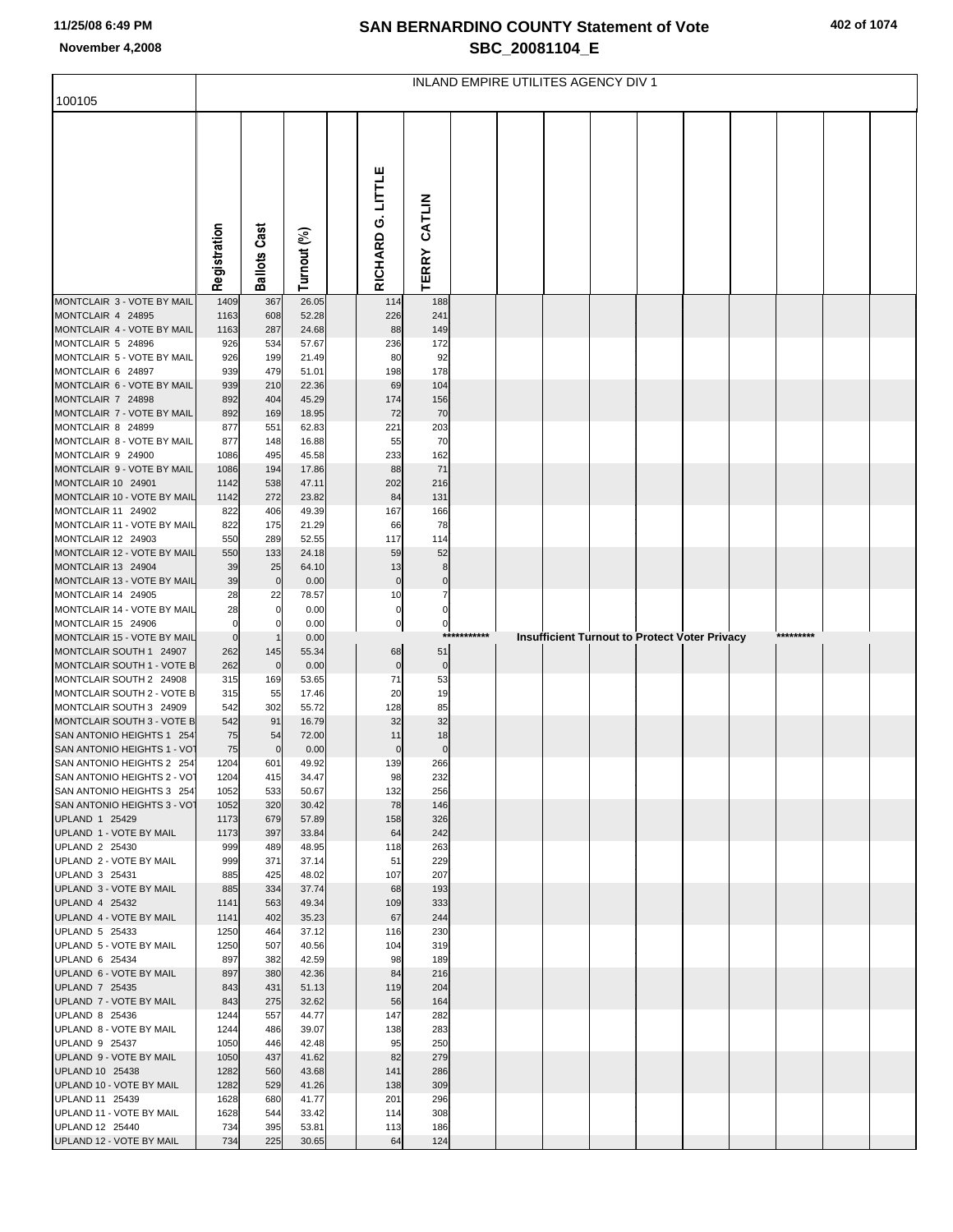## **SAN BERNARDINO COUNTY Statement of Vote November 4,2008 SBC\_20081104\_E**

|  |  | 403 of 1074 |
|--|--|-------------|
|--|--|-------------|

|                                             | INLAND EMPIRE UTILITES AGENCY DIV 1 |                         |                |  |                   |                   |  |  |  |  |  |  |  |  |
|---------------------------------------------|-------------------------------------|-------------------------|----------------|--|-------------------|-------------------|--|--|--|--|--|--|--|--|
| 100105                                      |                                     |                         |                |  |                   |                   |  |  |  |  |  |  |  |  |
|                                             | Registration                        | <b>Ballots Cast</b>     | Turnout (%)    |  | RICHARD G. LITTLE | TERRY CATLIN      |  |  |  |  |  |  |  |  |
| UPLAND 13 25441                             | 1257                                | 625                     | 49.72          |  | 148               | 332               |  |  |  |  |  |  |  |  |
| UPLAND 13 - VOTE BY MAIL<br>UPLAND 14 25442 | 1257<br>1093                        | 494<br>442              | 39.30<br>40.44 |  | 110<br>113        | 288<br>215        |  |  |  |  |  |  |  |  |
| UPLAND 14 - VOTE BY MAIL                    | 1093                                | 394                     | 36.05          |  | 105               | 211               |  |  |  |  |  |  |  |  |
| UPLAND 15 25443                             | 1153                                | 633                     | 54.90          |  | 177               | 295               |  |  |  |  |  |  |  |  |
| UPLAND 15 - VOTE BY MAIL                    | 1153                                | 344                     | 29.84          |  | 78                | 209               |  |  |  |  |  |  |  |  |
| UPLAND 16 25444<br>UPLAND 16 - VOTE BY MAIL | 1039<br>1039                        | 481<br>373              | 46.29<br>35.90 |  | 119<br>76         | 229<br>232        |  |  |  |  |  |  |  |  |
| UPLAND 17 25445                             | 1254                                | 608                     | 48.48          |  | 155               | 306               |  |  |  |  |  |  |  |  |
| UPLAND 17 - VOTE BY MAIL                    | 1254                                | 486                     | 38.76          |  | 99                | 325               |  |  |  |  |  |  |  |  |
| UPLAND 18 25446                             | 1113                                | 634                     | 56.96          |  | 173               | 280               |  |  |  |  |  |  |  |  |
| UPLAND 18 - VOTE BY MAIL<br>UPLAND 19 25447 | 1113                                | 332<br>329              | 29.83<br>57.12 |  | 75<br>60          | 175<br>154        |  |  |  |  |  |  |  |  |
| UPLAND 19 - VOTE BY MAIL                    | 576<br>576                          | 273                     | 47.40          |  | 59                | 178               |  |  |  |  |  |  |  |  |
| UPLAND 20 25448                             | 1150                                | 518                     | 45.04          |  | 140               | 257               |  |  |  |  |  |  |  |  |
| UPLAND 20 - VOTE BY MAIL                    | 1150                                | 401                     | 34.87          |  | 103               | 232               |  |  |  |  |  |  |  |  |
| UPLAND 21 25449                             | 608                                 | 287                     | 47.20          |  | 72                | 156               |  |  |  |  |  |  |  |  |
| UPLAND 21 - VOTE BY MAIL<br>UPLAND 22 25450 | 608<br>1150                         | 212<br>632              | 34.87<br>54.96 |  | 45<br>181         | 139<br>291        |  |  |  |  |  |  |  |  |
| UPLAND 22 - VOTE BY MAIL                    | 1150                                | 312                     | 27.13          |  | 63                | 187               |  |  |  |  |  |  |  |  |
| UPLAND 23 25451                             | 783                                 | 377                     | 48.15          |  | 128               | 179               |  |  |  |  |  |  |  |  |
| UPLAND 23 - VOTE BY MAIL                    | 783                                 | 199                     | 25.42          |  | 60                | 101               |  |  |  |  |  |  |  |  |
| UPLAND 24 25452<br>UPLAND 24 - VOTE BY MAIL | 917<br>917                          | 466<br>229              | 50.82<br>24.97 |  | 131<br>72         | 223<br>110        |  |  |  |  |  |  |  |  |
| UPLAND 25 25453                             | 819                                 | 399                     | 48.72          |  | 96                | 178               |  |  |  |  |  |  |  |  |
| UPLAND 25 - VOTE BY MAIL                    | 819                                 | 220                     | 26.86          |  | 53                | 120               |  |  |  |  |  |  |  |  |
| UPLAND 26 25454                             | 1095                                | 582                     | 53.15          |  | 170               | 234               |  |  |  |  |  |  |  |  |
| UPLAND 26 - VOTE BY MAIL<br>UPLAND 27 25455 | 1095<br>848                         | 238<br>396              | 21.74<br>46.70 |  | 65<br>134         | 99<br>142         |  |  |  |  |  |  |  |  |
| UPLAND 27 - VOTE BY MAIL                    | 848                                 | 161                     | 18.99          |  | 54                | 73                |  |  |  |  |  |  |  |  |
| UPLAND 28 25456                             | 1159                                | 496                     | 42.80          |  | 165               | 195               |  |  |  |  |  |  |  |  |
| UPLAND 28 - VOTE BY MAIL                    | 1159                                | 282                     | 24.33          |  | 85                | 126               |  |  |  |  |  |  |  |  |
| UPLAND 29 25457<br>UPLAND 29 - VOTE BY MAIL | 966<br>966                          | 284<br>210              | 29.40<br>21.74 |  | 105<br>65         | 101<br>96         |  |  |  |  |  |  |  |  |
| UPLAND 30 25458                             | 1369                                | 657                     | 47.99          |  | 243               | 262               |  |  |  |  |  |  |  |  |
| UPLAND 30 - VOTE BY MAIL                    | 1369                                | 266                     | 19.43          |  | 78                | 133               |  |  |  |  |  |  |  |  |
| UPLAND 31 25459                             | 691                                 | 322                     | 46.60          |  | 96                | 150               |  |  |  |  |  |  |  |  |
| UPLAND 31 - VOTE BY MAIL<br>UPLAND 32 25460 | 691<br>1093                         | 163<br>651              | 23.59<br>59.56 |  | 51<br>190         | 86<br>310         |  |  |  |  |  |  |  |  |
| UPLAND 32 - VOTE BY MAIL                    | 1093                                | 281                     | 25.71          |  | 100               | 132               |  |  |  |  |  |  |  |  |
| UPLAND 33 25461                             | 1346                                | 666                     | 49.48          |  | 199               | 282               |  |  |  |  |  |  |  |  |
| UPLAND 33 - VOTE BY MAIL                    | 1346                                | 312                     | 23.18          |  | 81                | 162               |  |  |  |  |  |  |  |  |
| UPLAND 34 25462<br>UPLAND 34 - VOTE BY MAIL | 51<br>51                            | 31<br>$\mathbf 0$       | 60.78<br>0.00  |  | 11<br>$\Omega$    | 13<br>$\mathbf 0$ |  |  |  |  |  |  |  |  |
| UPLAND 35 25463                             | 905                                 | 464                     | 51.27          |  | 160               | 200               |  |  |  |  |  |  |  |  |
| UPLAND 35 - VOTE BY MAIL                    | 905                                 | 164                     | 18.12          |  | 53                | 80                |  |  |  |  |  |  |  |  |
| UPLAND 36 25464                             | 885                                 | 389                     | 43.95          |  | 148               | 139               |  |  |  |  |  |  |  |  |
| UPLAND 36 - VOTE BY MAIL<br>UPLAND 37 25465 | 885<br>673                          | 240<br>295              | 27.12<br>43.83 |  | 67<br>88          | 132<br>120        |  |  |  |  |  |  |  |  |
| UPLAND 37 - VOTE BY MAIL                    | 673                                 | 192                     | 28.53          |  | 46                | 97                |  |  |  |  |  |  |  |  |
| UPLAND 38 25466                             | 801                                 | 325                     | 40.57          |  | 91                | 149               |  |  |  |  |  |  |  |  |
| UPLAND 38 - VOTE BY MAIL                    | 801                                 | 246                     | 30.71          |  | 62                | 118               |  |  |  |  |  |  |  |  |
| UPLAND 39 25467<br>UPLAND 39 - VOTE BY MAIL | O<br>$\Omega$                       | $\mathbf 0$<br>$\Omega$ | 0.00<br>0.00   |  | O                 | 0<br>O            |  |  |  |  |  |  |  |  |
| UPLAND 40 25468                             |                                     |                         | 0.00           |  |                   |                   |  |  |  |  |  |  |  |  |
| UPLAND 40 - VOTE BY MAIL                    | $\overline{0}$                      | $\mathbf 0$             | 0.00           |  |                   |                   |  |  |  |  |  |  |  |  |
| UPLAND 41 25469                             | 12                                  | 8                       | 66.67          |  | 2                 |                   |  |  |  |  |  |  |  |  |
| UPLAND 41 - VOTE BY MAIL                    | 12                                  | C                       | 0.00           |  | 0                 | 0                 |  |  |  |  |  |  |  |  |
| UPLAND 42 25470<br>UPLAND 42 - VOTE BY MAIL | $\Omega$<br>$\mathbf{0}$            |                         | 0.00<br>0.00   |  | n                 | 0                 |  |  |  |  |  |  |  |  |
| UPLAND 43 25471                             | $\Omega$                            |                         | 0.00           |  |                   | $\Omega$          |  |  |  |  |  |  |  |  |
|                                             |                                     |                         |                |  |                   |                   |  |  |  |  |  |  |  |  |